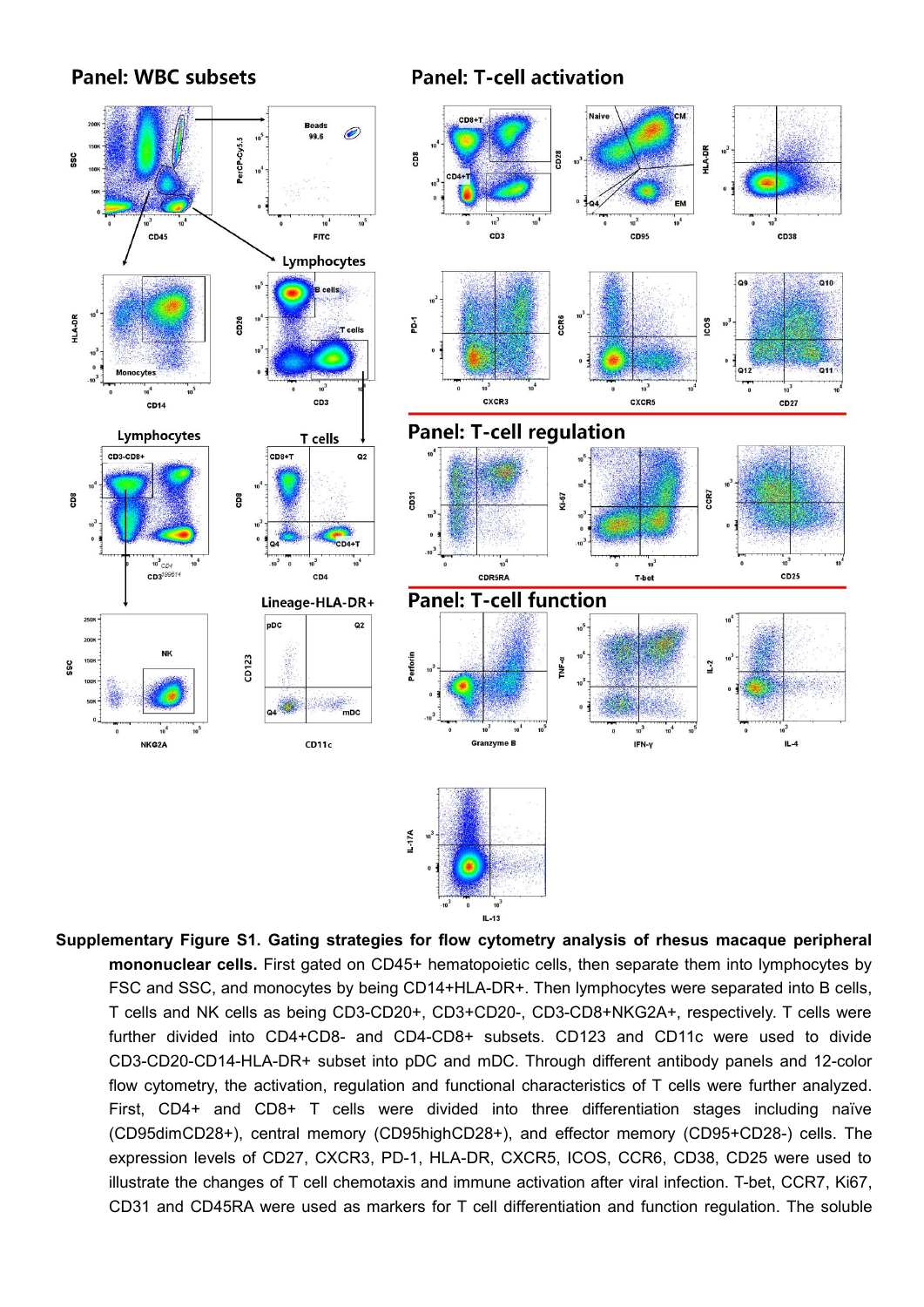mediators, such as Granzyme B, IL-4, IL-2, Perforin, IL-13, TNF-α, IL-17A and IFN-γ, were used to describe antiviral function and immune response of T cells.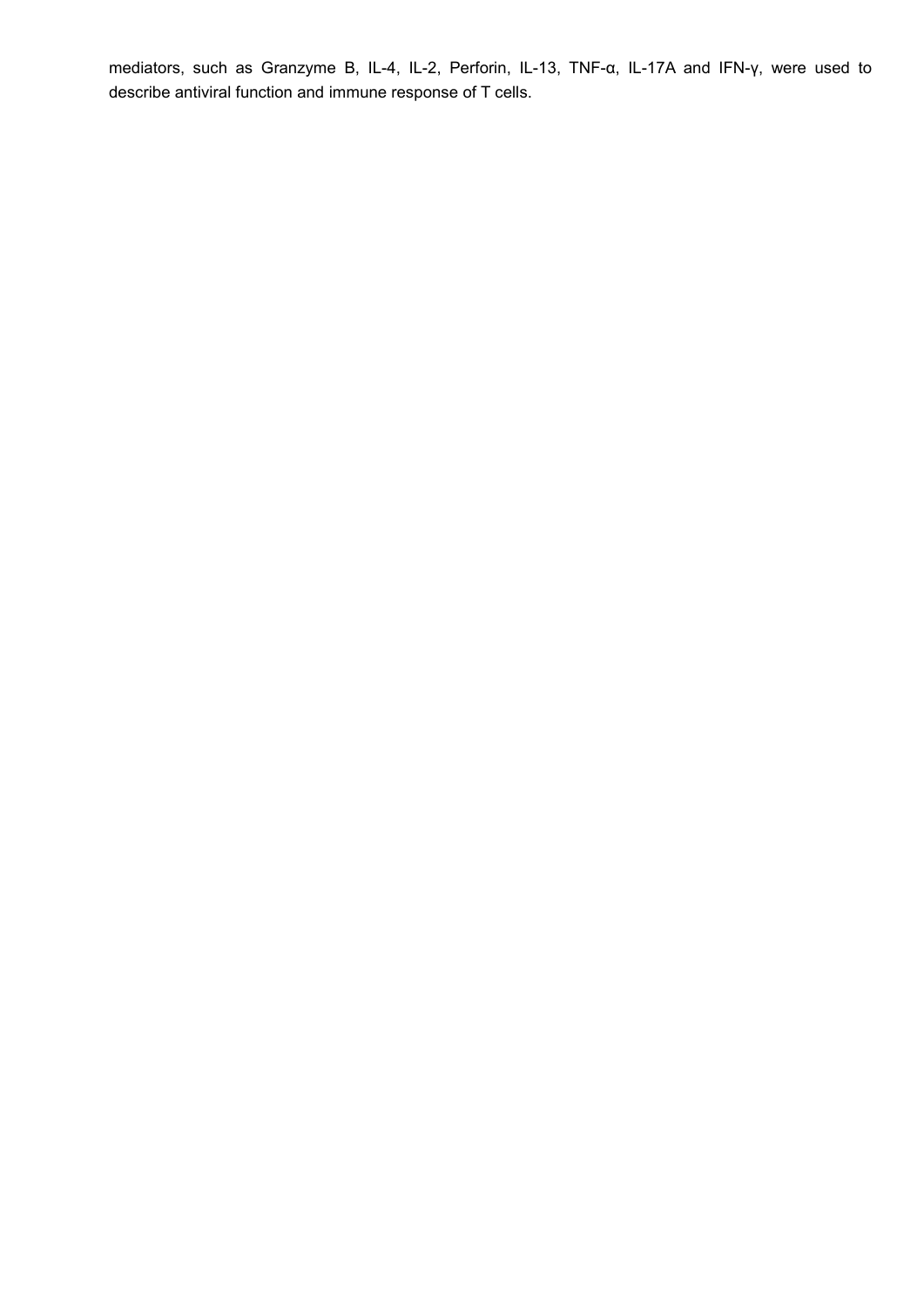

**Supplementary Figure S2. Pulmonary infiltrates in rhesus macaques can be identified by mobile digital medical X-ray photography system**.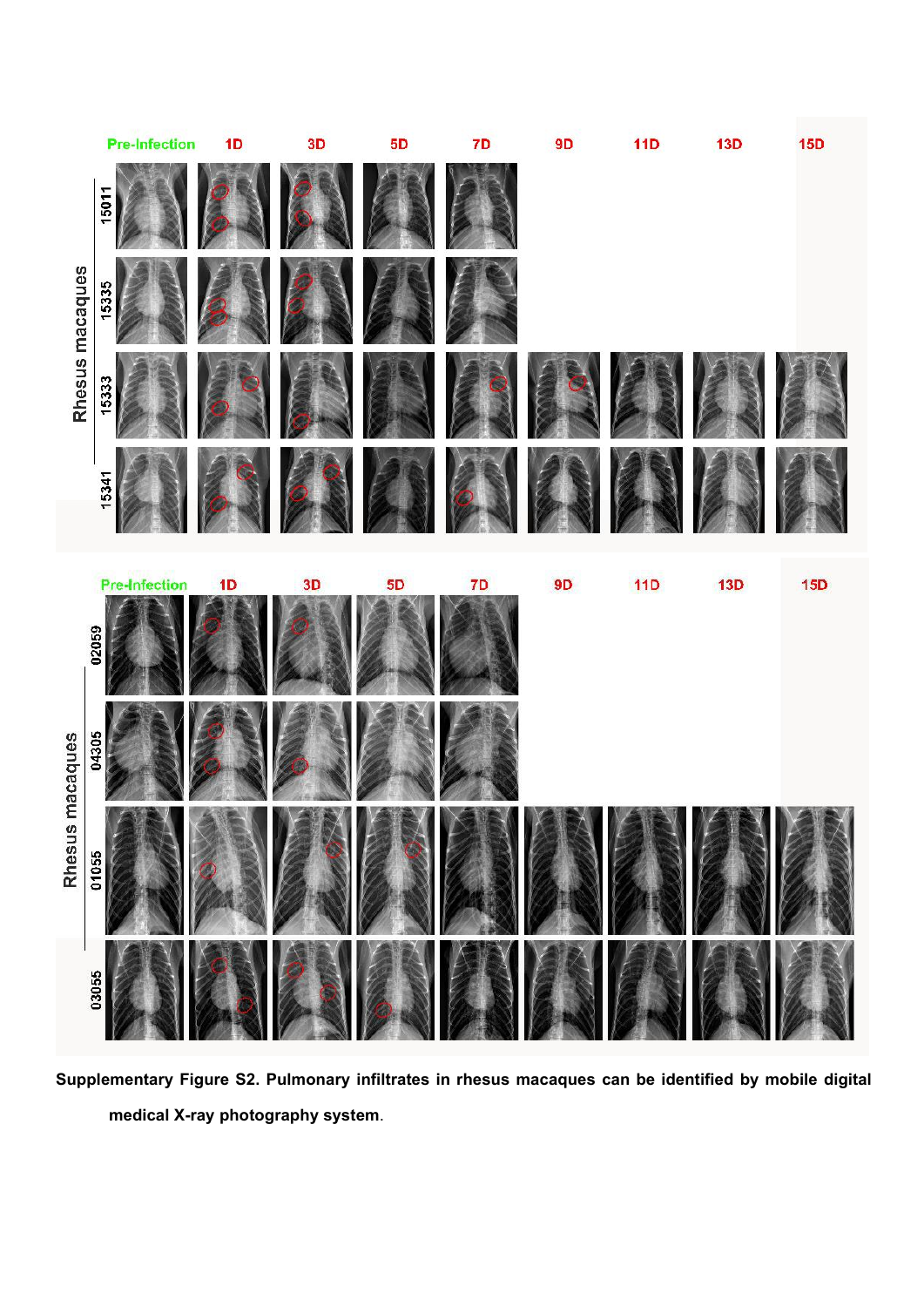

Figure S3. Heat map of changes in the number or proportion of the main leukocyte subsets in peripheral **blood from young or old Chinese rhesus macaques after SARS-Cov-2 infection.** The rainbow-colored squares represent the average cell number or frequency in each group. The black asterisk indicates *p* < 0.05 compared to d0 by Fisher's LSD test post two-way ANOVA.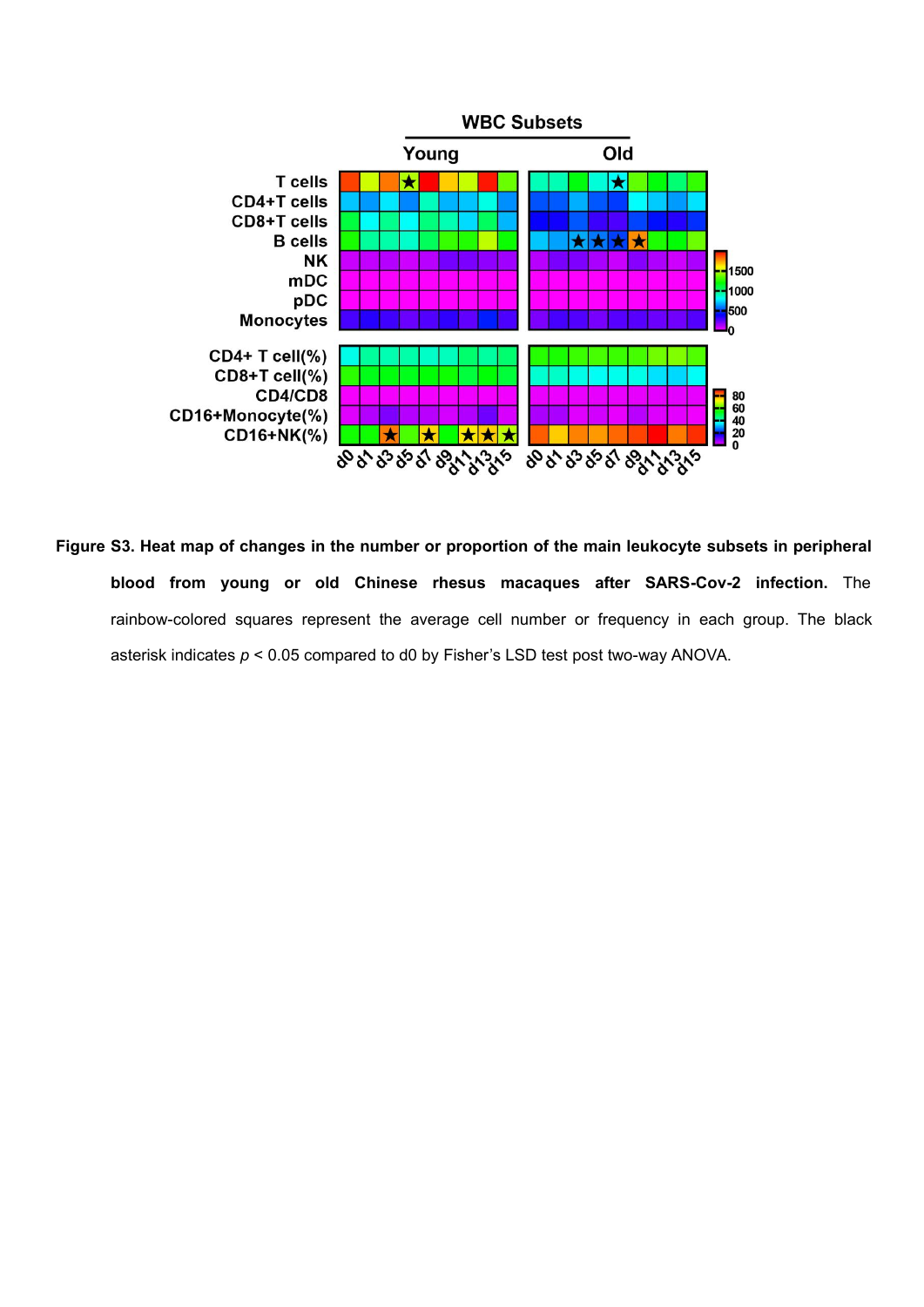## **Table S1 Antibodies for flow cytometry**

## **Panel: WBC Subsets**

| Antibody           | <b>Fluorochrome</b> | <b>Clone</b>     | <b>Source</b>       |
|--------------------|---------------------|------------------|---------------------|
| CD123              | <b>BV421</b>        | 7G3              | <b>BD Pharmigen</b> |
| CD <sub>20</sub>   | <b>BV510</b>        | 2H7              | <b>BD Pharmigen</b> |
| CD45               | <b>BV605</b>        | D058-1283        | <b>BD Pharmigen</b> |
| CD <sub>56</sub>   | <b>BV650</b>        | <b>NCAM-16.2</b> | <b>BD Pharmigen</b> |
| CD <sub>14</sub>   | <b>BV786</b>        | <b>M5E2</b>      | <b>BD Pharmigen</b> |
| CD <sub>11</sub> C | <b>FITC</b>         | 3.9              | <b>BD Pharmigen</b> |
| NKG2A              | PE                  | <b>REA110</b>    | Miltenyi Biotec     |
| CD <sub>16</sub>   | PE-CF594            | 3G8              | <b>BD Pharmigen</b> |
| CD <sub>4</sub>    | PerCP-Cy5.5         | L200             | <b>BD Pharmigen</b> |
| HLA-DR             | <b>APC</b>          | G46-6            | <b>BD Pharmigen</b> |
| CD <sub>8</sub>    | APC-R700            | RPA-T8           | <b>BD Pharmigen</b> |
| CD <sub>3</sub>    | APC-Cy7             | SP34-2           | <b>BD Pharmigen</b> |

## **Panel: T-cell Activation**

| Antibody                        | <b>Fluorochrome</b> | <b>Clone</b>    | <b>Source</b>       |
|---------------------------------|---------------------|-----------------|---------------------|
| CD <sub>27</sub>                | <b>BV421</b>        | MT271           | <b>BD Pharmigen</b> |
| CD <sub>28</sub>                | <b>BV510</b>        | CD28.2          | <b>BD Pharmigen</b> |
| CXCR3                           | <b>BV605</b>        | G025H7          | Biolegend           |
| $PD-1$                          | <b>BV650</b>        | EH12.2H7        | Biolegend           |
| CD <sub>95</sub>                | <b>BV786</b>        | DX <sub>2</sub> | Biolegend           |
| <b>HLA-DR</b>                   | <b>FITC</b>         | G46-6           | <b>BD Pharmigen</b> |
| CXCR5                           | <b>PE</b>           | MU5UBEE         | eBioscience         |
| <b>ICOS</b>                     | PE-Dazzle594        | C398.4A         | Biolegend           |
| CCR <sub>6</sub>                | PerCP-Cy5.5         | G034E3          | Biolegend           |
| CD <sub>38</sub>                | <b>APC</b>          | $AT-1$          | <b>NIH</b>          |
| CD <sub>8</sub>                 | APC-R700            | RPA-T8          | Biolegend           |
| CD <sub>3</sub>                 | APC-Cy7             | SP34-2          | Biolegend           |
| <b>Panel: T-cell Regulation</b> |                     |                 |                     |
| Antibody                        | Fluorochrome        | <b>Clone</b>    | <b>Source</b>       |